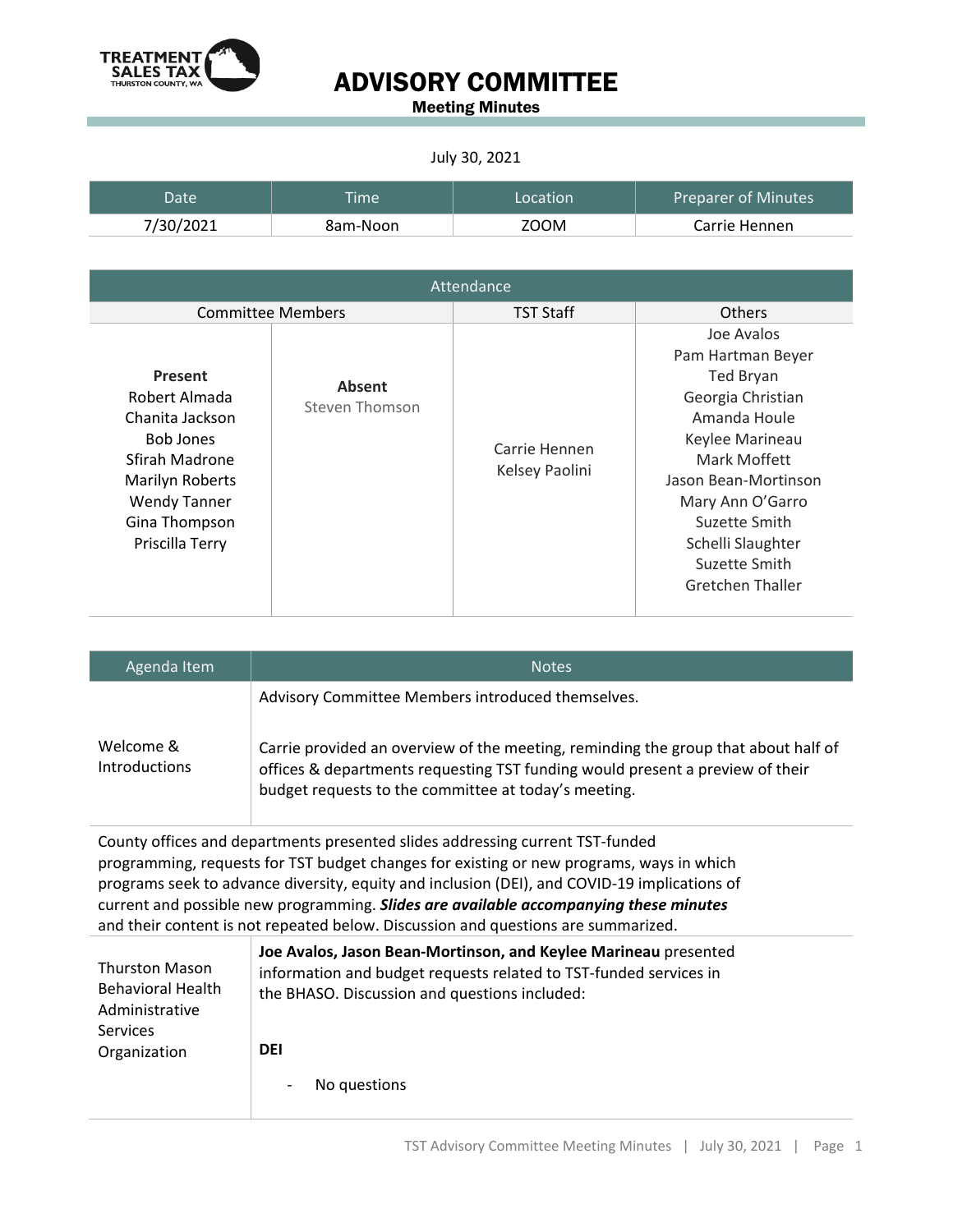

| Agenda Item | <b>Notes</b>                                                                                                                                                                                                                                                                                                                                                                                                                                                                                                                                                                                                                                                                                                                                                                                                                                                                                                                                                                                                                            |
|-------------|-----------------------------------------------------------------------------------------------------------------------------------------------------------------------------------------------------------------------------------------------------------------------------------------------------------------------------------------------------------------------------------------------------------------------------------------------------------------------------------------------------------------------------------------------------------------------------------------------------------------------------------------------------------------------------------------------------------------------------------------------------------------------------------------------------------------------------------------------------------------------------------------------------------------------------------------------------------------------------------------------------------------------------------------|
|             | Non-Medicaid Transition Aged Youth Services (New program proposal)<br>Committee members asked if people are hard to reach because they aren't<br>eligible for Medicaid. Yes, oftentimes unwilling to disclose their history<br>because they don't feel safe and many are transient.<br>A committee member asked how about the number of youth expected to<br>$\overline{\phantom{a}}$<br>serve and how long they would be enrolled. The program would serve<br>about 6-8 youth per year because it tends to be high intensity services for<br>$~\sim$ 3-6 months.<br>A committee member asked if they have a feel for what the program will<br>۰<br>look like-- Is there an overwhelming need? What part is transitioned from<br>jail? Joe indicated that there is significant community need-for example,<br>WISE has a waitlist of about 10-12 for non- Medicaid youth.                                                                                                                                                               |
|             | Scattered Site Pilot / Peer Outreach (New program proposal)<br>Keylee Marineau from Public Health and Social Services provided<br>background information about the scattered site pilot program that this<br>peer outreach proposal is intended to support.<br>A committee member asked if whether the program would move people<br>from encampments to acceptable housing. Keylee indicated that the plan is<br>for the provider managing the pilot to be on site 7 days a week to respond<br>to emergencies but also to meet needs on a real time basis (take residents<br>to appointments, get ID's, etc). This proposal would supplement that work.<br>A committee member asked whether 2 FTEs is sufficient across multiple<br>sites to serve 250-300 people. Keylee indicated that as a pilot program,<br>there is an effort to learn and hope to expand in the future. There's never<br>been crisis peer support that knows people by name that can build<br>rapport-even starting with two people would be a great opportunity. |
|             | Co-Responder with Thurston County Sheriff's Office (New program proposal)<br>A committee member indicated that this type of resources is needed,<br>noting that the new legislation (HB1310) puts more of a burden on law<br>enforcement to de-escalate difficult situations. There's a need to add<br>funding for social services programs to the new model.<br>A committee member asked whether they expect to see reduced crime<br>rates. Joe indicated that it is difficult to say, but noted that through a similar<br>partnership in the City of Olympia, in the $1st$ 5 months, calls resulted in a<br>lower involuntary detention rate because there was more de-escalation<br>and crisis work at the front end. In 2020 and 2021 increase in crisis hotline<br>services have increased about 30%, likely from COVID, but the need is<br>there.                                                                                                                                                                                 |
|             | <b>Children's Mobile Crisis</b><br>A committee member asked about the program age group. It can be up to<br>21, median age is around 15.                                                                                                                                                                                                                                                                                                                                                                                                                                                                                                                                                                                                                                                                                                                                                                                                                                                                                                |
|             | <b>Children's Mobile Crisis Juvenile Justice</b>                                                                                                                                                                                                                                                                                                                                                                                                                                                                                                                                                                                                                                                                                                                                                                                                                                                                                                                                                                                        |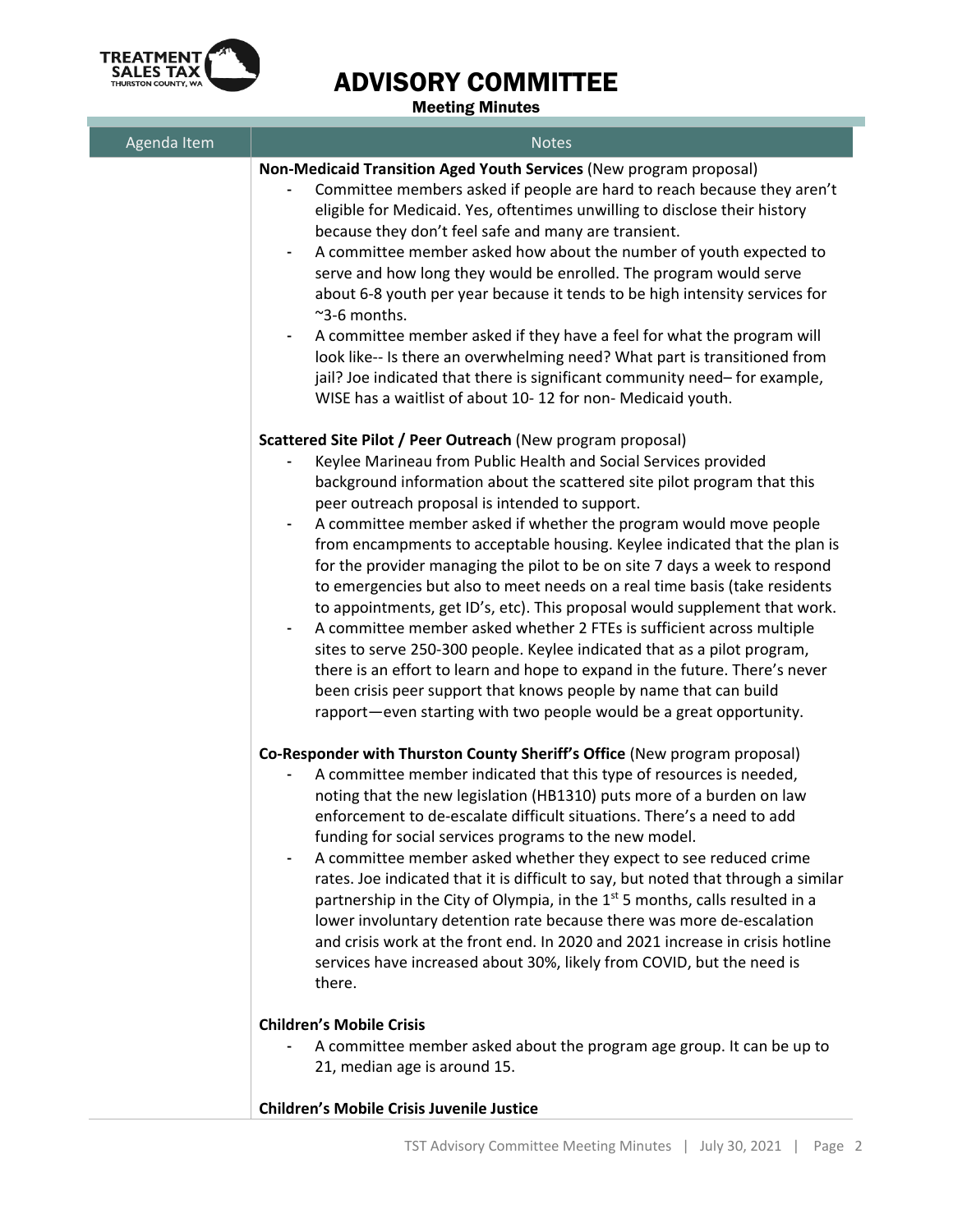

| Agenda Item | <b>Notes</b>                                                                                                                                                                                                                                                                                                                                                                                                                      |
|-------------|-----------------------------------------------------------------------------------------------------------------------------------------------------------------------------------------------------------------------------------------------------------------------------------------------------------------------------------------------------------------------------------------------------------------------------------|
|             | No questions<br>ä,                                                                                                                                                                                                                                                                                                                                                                                                                |
|             | <b>Multisystemic Therapy</b><br>A committee member asked where the underspent funds go.<br>Underspending goes to the fund balance. However, especially with COVID<br>there will likely be an uptick in demand for services that they couldn't<br>provide during the initial outbreak and likely an increase in demand for the<br>foreseeable future.                                                                              |
|             | <b>Steps to Wellness</b><br>A committee member asked whether the closure of the drop in center was<br>due to a lack of being able to find a clinician. No, with COVID, due to public                                                                                                                                                                                                                                              |
|             | health restrictions, the provider was only allowing 1-2 people in at a time--<br>before it used to be 20-40 people.                                                                                                                                                                                                                                                                                                               |
|             | <b>Wraparound with Intensive Services (WISE)</b>                                                                                                                                                                                                                                                                                                                                                                                  |
|             | The group discussed whether some underspending funds from MST could<br>shift over to those on the non-medicaid WISE waitlist. Joe indicated that<br>they are always seeking to leverage and strategically use funds where<br>possible.                                                                                                                                                                                            |
|             | <b>Youth Outpatient Treatment</b><br>Committee members asked if Community Youth Services refers to True<br>North in the schools and if services are provided in schools. It was stated<br>that True North does provide services within schools, but also have<br>afterschool programs and an office in Tumwater. Most referrals come from<br>schools. CYS also refers, although CYS is likely to see many out of school<br>youth. |
|             | Jail Behavioral Health Program<br>A committee member asked whether this program deals with prescribing or<br>paying for medications. Program staff replied that medications go through<br>prescribers from the jail's medical provider, but there's a lot of<br>coordination.                                                                                                                                                     |
|             | Carrie noted there have been discussions with the jail about expanding TST<br>funding for psych medications. However, legal counsel indicated that this<br>becomes complicated with funding certain people's medications and not<br>others. This opinion would likely hold true even if funds were administered<br>through a separate organization.                                                                               |
|             | <b>Housing Case Management</b><br>No questions                                                                                                                                                                                                                                                                                                                                                                                    |
|             | <b>Intensive Case Management</b><br>No questions                                                                                                                                                                                                                                                                                                                                                                                  |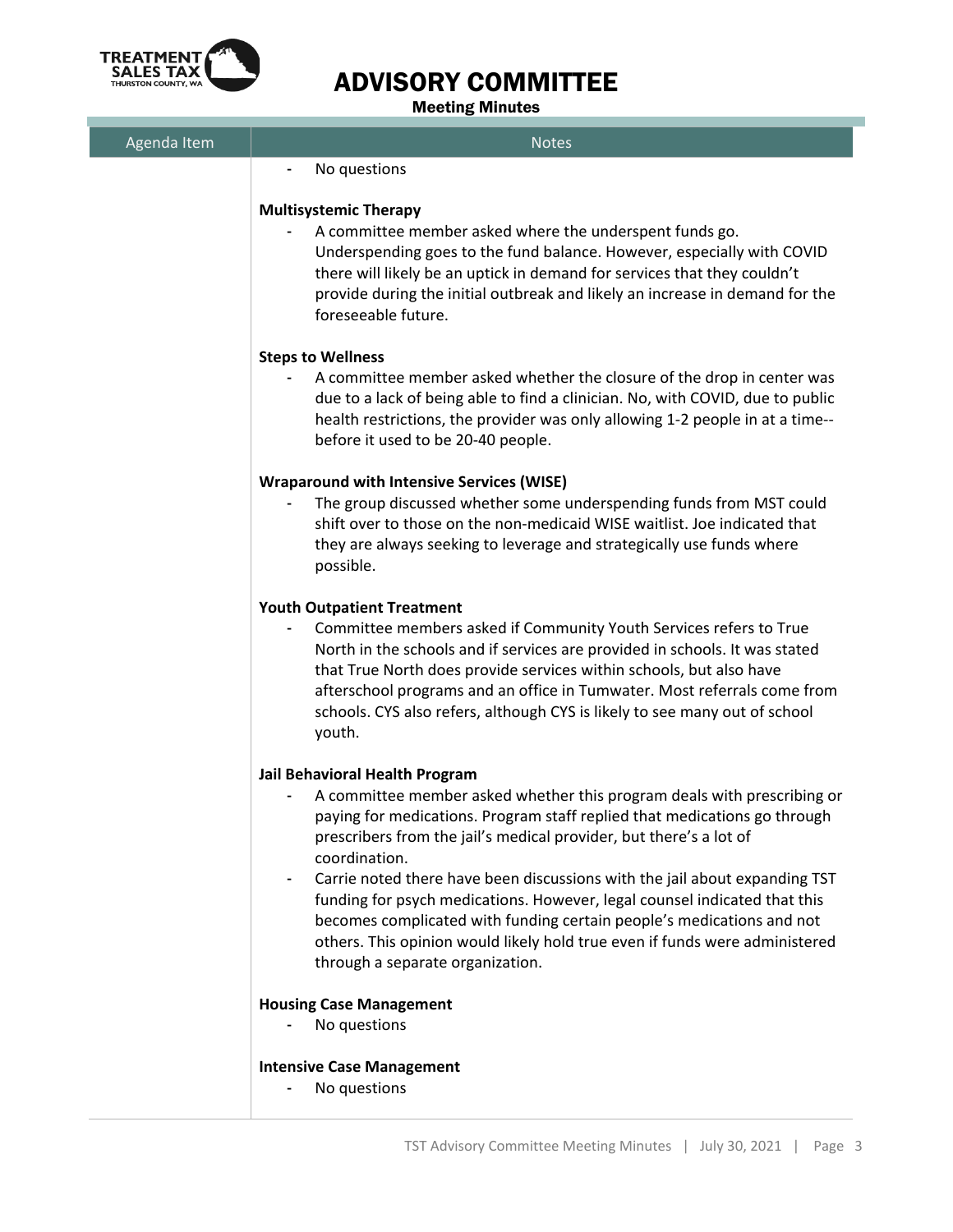

| Agenda Item                                          | <b>Notes</b>                                                                                                                                                                                                                                                                                                                                                                                                                                                        |
|------------------------------------------------------|---------------------------------------------------------------------------------------------------------------------------------------------------------------------------------------------------------------------------------------------------------------------------------------------------------------------------------------------------------------------------------------------------------------------------------------------------------------------|
|                                                      | <b>Nisqually Jail Reentry</b><br>No questions                                                                                                                                                                                                                                                                                                                                                                                                                       |
|                                                      | A committee member asked about how people get into the right program when<br>there's so many available. ASO leadership indicated that different programs receive<br>referrals and do outreach differently and there's a description of eligibility and<br>prioritizing the population to serve. For youth and family programs, there is a<br>specific individual who does a lot of navigation and coordination. The programs also<br>coordinate amongst themselves. |
|                                                      | Ted Bryan and Georgia Christian presented information and budget<br>requests related to Juvenile Court. Discussion and questions<br>included:                                                                                                                                                                                                                                                                                                                       |
|                                                      | <b>DEI</b><br>No questions                                                                                                                                                                                                                                                                                                                                                                                                                                          |
|                                                      | Juvenile Justice Behavioral Health Alternative                                                                                                                                                                                                                                                                                                                                                                                                                      |
| <b>Thurston County</b><br>Family & Juvenile<br>Court | Staff noted that there is a relatively small caseload and asked<br>whether there is a need for 2 FTE's. Court leadership noted<br>that with COVID, referrals have dropped off but they expect<br>numbers to come back. They also noted that this is an<br>intensive service.                                                                                                                                                                                        |
|                                                      | Ted Bryan will send out the brochure they have for the<br>program.                                                                                                                                                                                                                                                                                                                                                                                                  |
|                                                      | <b>Equine Assisted Youth Peer Support</b><br>No questions                                                                                                                                                                                                                                                                                                                                                                                                           |
|                                                      | Schelli Slaughter, Mary Ann O'Garro, Gretchen Thaller, Amanda<br>Houle, Mark Moffett, and Carrie Hennen presented information and<br>budget requests related to Public Health and Social Services.<br>Discussion and questions included:                                                                                                                                                                                                                            |
|                                                      |                                                                                                                                                                                                                                                                                                                                                                                                                                                                     |
| Public Health &<br><b>Social Services</b>            | <b>DEI</b><br>A committee member asked for clarification about what was<br>meant by weighted scoring in funding decisions. PHSS<br>leadership clarified that weighted scoring is used to help<br>score funding applications. In RFP processes, PHSS has<br>weighted DEI as a stronger factor in scoring different<br>proposals.                                                                                                                                     |
|                                                      | <b>Community Health Worker (New program proposal)</b>                                                                                                                                                                                                                                                                                                                                                                                                               |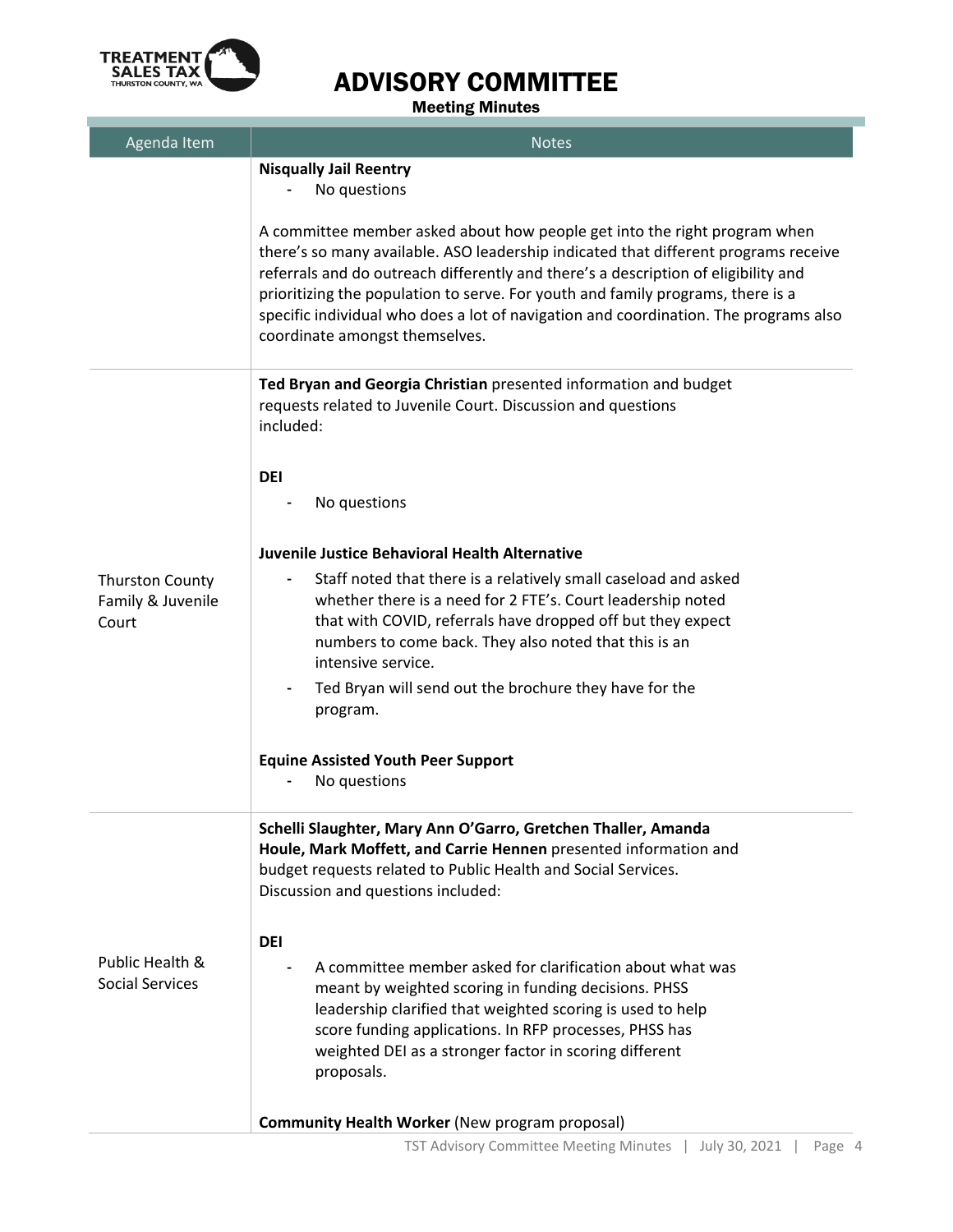

| Agenda Item                      | <b>Notes</b>                                                                                                                                                                                                                                                                                                                                                                                                                                                                                                                                                                                                                                                                                                                                                                                                                                                                                                                                                                                                                                                                                                                                                                                           |
|----------------------------------|--------------------------------------------------------------------------------------------------------------------------------------------------------------------------------------------------------------------------------------------------------------------------------------------------------------------------------------------------------------------------------------------------------------------------------------------------------------------------------------------------------------------------------------------------------------------------------------------------------------------------------------------------------------------------------------------------------------------------------------------------------------------------------------------------------------------------------------------------------------------------------------------------------------------------------------------------------------------------------------------------------------------------------------------------------------------------------------------------------------------------------------------------------------------------------------------------------|
|                                  | A committee member asked whether this program would provide services<br>or referrals. Schelli indicated that community health workers provide direct<br>services, not just referrals. Current community health workers only work<br>with COVID-19 positive people, but this position would be a focus on<br>behavioral health. This program is a best practice by the CDC. Often<br>community health worker is seen as a resource to a family and is well-<br>known in the community through word of mouth. Having a consistent<br>person can help bridge gaps, especially among those who are reluctant to<br>receive services.<br>A committee member asked how many people they expect to serve<br>through this program. Schelli indicated that there isn't a current of target<br>clients served, but in a similar COVID-19 program, they have served ~400<br>people with 3 staff people.<br>A committee member asked about addressing the American Indian/Native<br>American population because they generally have a very high overdose<br>rates. Schelli indicated they would be looking for a Spanish-speaking person<br>in the role but would have this person provide wide-reaching services. |
|                                  | Nurse Family Partnership / Family Intervention Nurse<br>A committee member asked whether these programs refer to Parents as<br>Teachers. Gretchen indicated that they do, along with numerous other<br>family supports, including Family Education and Support Services.<br>It was clarified that Nurse Family Partnership clients need to be enrolled<br>$\overline{\phantom{a}}$<br>during pregnancy, preferably by the 29 <sup>th</sup> week, in order to maintain fidelity<br>to the model. Clients seeing the Family Intervention Nurse can be enrolled<br>any time, including late pregnancy and through the child's $1st$ year.                                                                                                                                                                                                                                                                                                                                                                                                                                                                                                                                                                 |
|                                  | <b>Veterans Case Manager</b><br>No questions                                                                                                                                                                                                                                                                                                                                                                                                                                                                                                                                                                                                                                                                                                                                                                                                                                                                                                                                                                                                                                                                                                                                                           |
|                                  | <b>Law Enforcement Assisted Diversion</b><br>A committee member asked about how the additional support the Police<br>Departments could impact the volume for LEAD. Mary Ann indicated that<br>they anticipate that new response at police departments will support<br>referrals to LEAD. These are complementary, not duplicative, services.                                                                                                                                                                                                                                                                                                                                                                                                                                                                                                                                                                                                                                                                                                                                                                                                                                                           |
|                                  | <b>TST Community Grants</b><br>No questions                                                                                                                                                                                                                                                                                                                                                                                                                                                                                                                                                                                                                                                                                                                                                                                                                                                                                                                                                                                                                                                                                                                                                            |
|                                  | <b>TST Administration</b><br>It was clarified that Naloxone is merged into this funding because it falls<br>under a miscellaneous category.                                                                                                                                                                                                                                                                                                                                                                                                                                                                                                                                                                                                                                                                                                                                                                                                                                                                                                                                                                                                                                                            |
| Wrap Up and Next<br><b>Steps</b> | Carrie noted that there had been numerous requests for new funding discussed<br>over the past two meetings. While revenue is up considerably, it is unlikely that it                                                                                                                                                                                                                                                                                                                                                                                                                                                                                                                                                                                                                                                                                                                                                                                                                                                                                                                                                                                                                                   |